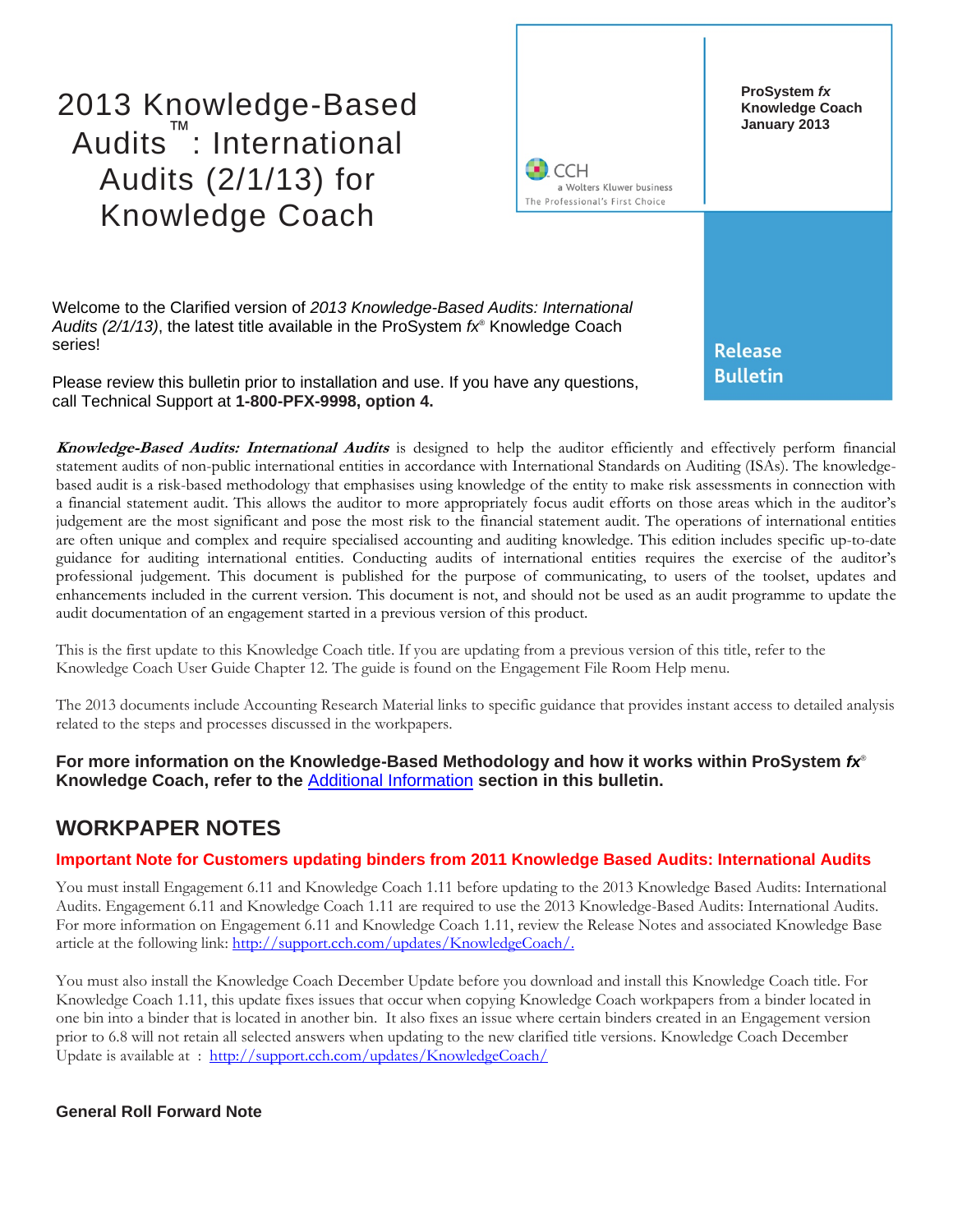You must be the current editor of all Knowledge Coach workpapers to update to the latest content during roll forward, and you must be the current editor upon opening the updated workpaper for the first time to ensure you see the updated workpaper.

The **2013** *Knowledge-Based Audits: International Audits* has been updated to help auditors conduct audit engagements in accordance with the ISAs. The 2013 tools include links to specific guidance that provides instant access to detailed analysis related to the steps and processes discussed in the workpapers. Also included is access to a financial statement disclosures checklist tool that provides a centralised resource of the current required and recommended accounting disclosures and key presentation items under International Financial Reporting Standards (IFRS).

The 2013 edition of *Knowledge-Based Audits: International Audits* is current through International Standard on Auditing (ISA) 610 (Revised), *Using the Work of Internal Auditors*, which addresses the external auditor's responsibilities if using the work of an internal audit function in obtaining audit evidence.

#### **Specific Program Enhancements**

For more information on specific program enhancements, review the 2013 International Overview for Knowledge Coach users available in the binder through the RES-KCO workpaper or at the following link:

[http://support.cch.com/productsupport/productsupport.aspx?path=%2FTopics%2Fproduct\\_support%2Fpfx\\_office%2Fknowled](http://support.cch.com/productsupport/productsupport.aspx?path=%2FTopics%2Fproduct_support%2Fpfx_office%2Fknowledge_coach#Guides) [ge\\_coach#Guides](http://support.cch.com/productsupport/productsupport.aspx?path=%2FTopics%2Fproduct_support%2Fpfx_office%2Fknowledge_coach#Guides)

# <span id="page-1-0"></span>**Additional Information on Knowledge Coach and the KBA Methodology**

### **KBA Methodology**

**Knowledge-Based Audit (KBA) Methodology -** Allows the results of one set of procedures to become the input for the next. The key components of the KBA methodology include:

- An **Overview** that guides auditors through the methodology;
- **Knowledge-Based Audit** documents, integral to the risk assessment and overall audit processes, which contain steps and procedures required by the ISAs;
- Customisable **Audit Programmes** that take auditors through related steps and procedures;
- **Practice Aids** to help auditors complete steps or processes outlined in the Knowledge-Based Audit documents and Audit Programmes;
- **Auditor's Reports** that provide a variety of sample auditor's opinions on audited financial statements; and
- **Correspondence** documents that provide sample letters to be used to comply with ISA requirements and in many other common situations.

**The International Auditing and Assurance Standards Board's (IAASB) Risk Assessment Standards -** The practice aids and tools in the **2013 Edition of Knowledge-Based Audits: International Audits** are designed around the IAASB's risk assessment standards to assist auditors of non-public international entities by:

- Facilitating compliance with ISAs;
- Encouraging more effective audits through tailored audit programmes and comprehensive practice aids;
- Helping auditors to focus on and respond to identified audit risks; and
- Enhancing audit documentation.

# **ProSystem** *fx*® **Knowledge Coach**

**ProSystem** *fx***® Knowledge Coach** functionality allows auditors to use the Knowledge-Based-Audit methodology more efficiently by eliminating the need for duplicate entry of the same information, tailoring audit documentation to each particular engagement, and documenting the link between risks identified and procedures performed. **AUD-100 Tailoring Question Workpaper** is a document in Knowledge Coach that presents engagement-level questions designed to aid in tailoring the engagement documentation to fit each client. Completing the questions helps the auditor avoid duplication and unnecessary workpapers.

Before you begin your audit, please review the guidance in **AUD-101 Overall Audit Program**. This workpaper is intended to be your road map through a Knowledge-Based Audit methodology. You should start your audit with **AUD-100 Tailoring Question Workpaper** and **AUD-101 Overall Audit Program**.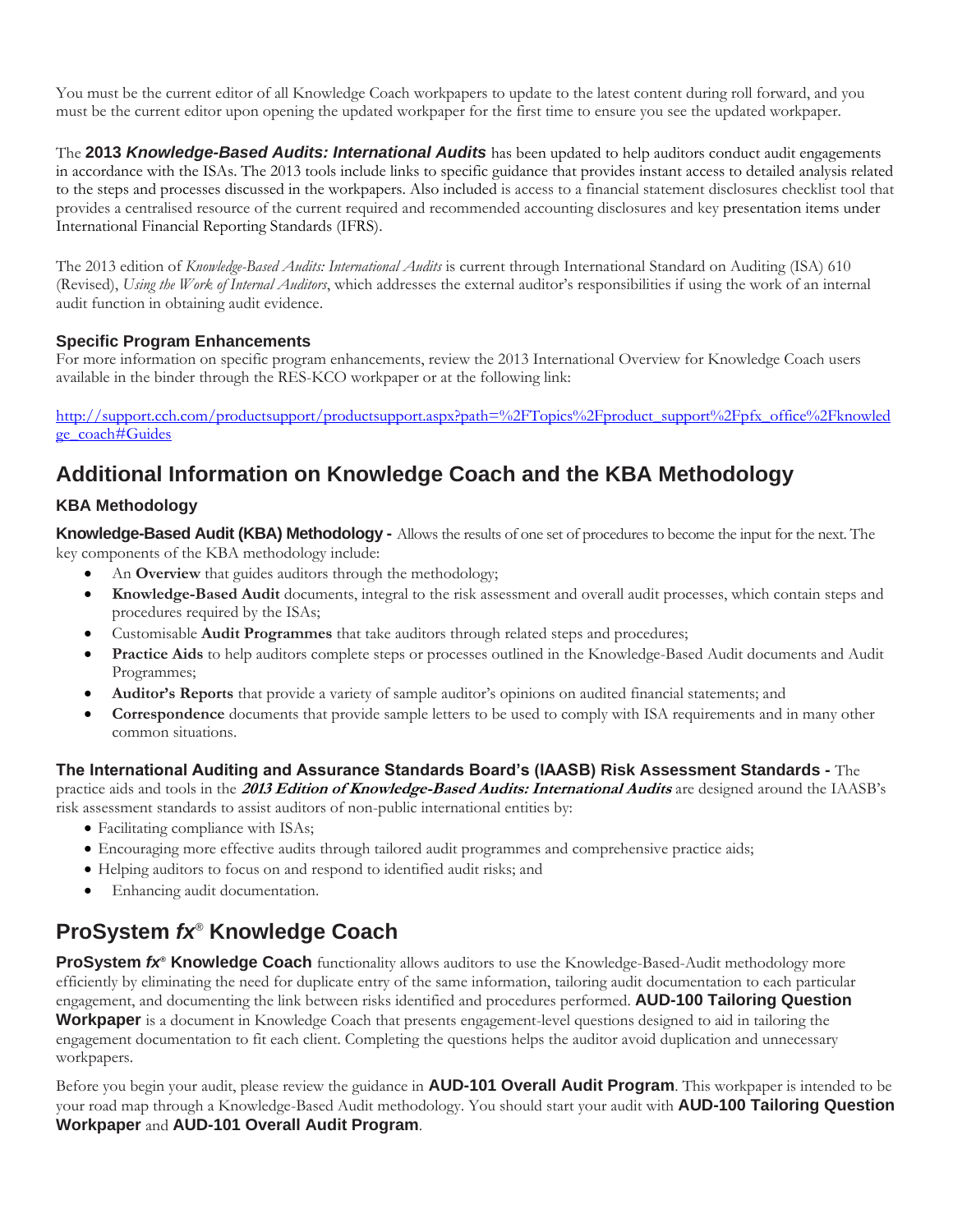**Risks** can be captured via the Risk Summary task pane from any Knowledge Coach workpaper by the current editor of **KBA-502 Summary of Risk Assessments**. This allows the user to continuously assess risks during the engagement. Several workpapers prompt the consideration of the presence of risks, but the Risk Summary task pane must be used to document those risks. All documented risks flow to the Risk Summary. To ensure risks show in findings tables, make sure to check the "workpaper identified in" field of the Risk pane.

**Information Flow** helps cut down on the time spent duplicating information across forms. In addition, the flow of consistent information ensures that information and updates to information are not missed between workpapers. Drill-down functionality helps the user navigate quickly to the source of the information, aiding in the review of the audit file.

**Diagnostics** help keep track of unresolved issues like unanswered questions, incomplete risks, program steps not linked to risks or relevant assertions, missing workpaper, and more. Diagnostics now show when a form table has not been answered (i.e. tables in **KBA-101 Overall Audit Strategy** that are added by the tailoring questions in **AUD-100 Tailoring Question Workpaper**).

**Interpretive Guidance** is integrated into each Knowledge Coach template through the Tips view of each new task pane. Informational features include Practice Points, Examples, Optional Workpapers, and Resources to help auditors work more effectively and efficiently.

#### **Important Notes**

- Make sure to save changes to workpapers before closing the workpaper or the binder to ensure data is correctly updated.
	- If your Current Editor Knowledge Coach MS Word workpapers become read-only or crash, please do the following: o Keep the binder with the affected workpapers open.
		- Contact Customer Service at 1-800-PFX-9998, option 4 to obtain a repair utility.
- Knowledge Coach cannot be used within the Shared File Room (SFR) feature of Engagement. However, Knowledge Coach workpapers can be shared across team members through check in, check out, workpaper assignment, syncing to the central file room and through peer-to-peer sync in the same way other Engagement workpapers are shared.

#### **System Requirements**

- This title MUST be used with ProSystem *fx* Engagement version 6.11 and higher. If you are upgrading from ProSystem *fx*  Engagement 6.0, 6.1, 6.1.2, 6.5, or 6.8 please contact Technical Support at 1-800-PFX-9998, option 4 for detailed instructions.
- A minimum of 4GB of RAM is required for optimal performance when opening and navigating through ProSystem *fx*  Knowledge Coach documents.

#### **Download Instructions**

Download the *2013 Knowledge-Based Audits: International Audits* from the **ProSystem fx Knowledge Coach Updates** section of the ProSystem  $fx$  Engagement Support Web site at the following URL: [http://support.cch.com/updates/KnowledgeCoach,](http://support.cch.com/updates/KnowledgeCoach) then select the **Knowledge Coach Series** and **Download file** link next to the **2013 Knowledge-Based Audits: International Audits.** On some occasions the content package file (.KCP) has downloaded with the extension changed to .ZIP. If this occurs, please change the extension of the downloaded file to KCP using all capital letters.

**Important**: ProSystem *fx* Engagement version 6.11 or higher must be installed on the computer in order to install this Knowledge Coach title. Additional requirements include Microsoft Office 2007, Microsoft Office 2003 Primary Interop Assemblies (PIA) and Visual Studios 2005 Tools for Office Second Edition Runtime (VSTOR).

The following 2013 Knowledge-Based Audits: International Audits (1/18/13).KCP download is a proprietary file that must be installed from within Engagement. Save this KCP file to a location on your local drive, extract it, and follow the Installation Instructions included in the Release Bulletin.

#### **Installation Instructions**

Once you have downloaded your Knowledge Coach title, you will need to add it to the list of titles within ProSystem *fx*  Engagement. The only additional system requirement is approximately 75MB of disk space to store your Knowledge Coach program content files. Please refer to the ProSystem *fx* Engagement with Knowledge Coach Release Notes for any other system requirements.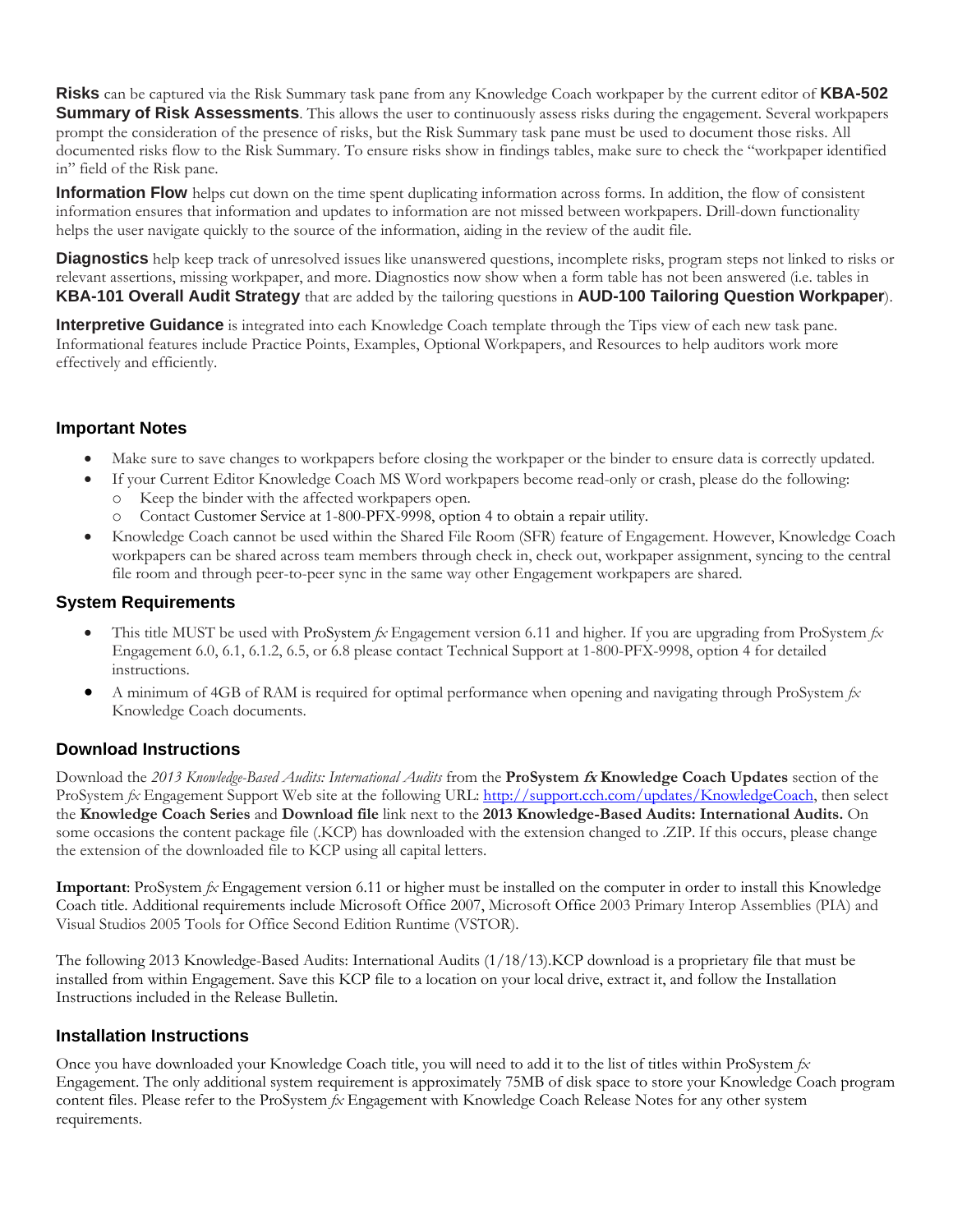After downloading the *2013 Knowledge-Based Audits: International Audits* titles, do the following:

- 1. Launch the ProSystem *fx* Engagement Workpaper Management application so that the Local File Room is displayed. Select **Tools > Knowledge Coach Titles**. The Knowledge Coach Titles window will be displayed.
- 2. Choose **Add Title**.
- 3. Browse to the title package file (\*.KCP) that you previously downloaded and extracted from the ProSystem *fx*  Knowledge Coach Support Web site.
- 4. Choose **Open**.

The system will display a progress indicator while the title package is added. You will receive a message that the title has been successfully installed once the process is complete.

Once the title is added, you must release it, so that other staff members in your firm can use it. You may also wish to "unrelease" previous versions of the title.

To unrelease a title:

- 1. Select a version of the KBA International Audits title.
- 2. Choose **Unrelease Title**. The date will be removed from the *Date released* column and staff that do not have the staff group property right to insert unreleased titles will not be able to insert the unreleased titles into a binder.

**Note**: You can determine this access in the **ProSystem fx Engagement Admin** module by selecting a staff group and choosing **File > Properties > Content** "Insert Knowledge Coach workpapers from unreleased titles" option.

To release a title:

- 1. Select one of the Knowledge Coach titles in the list that has been added but is not yet released.
- 2. Choose **Release Title**. The current date and time will be displayed in the *Date released* column, and the status will change to "Released."

**Note:** You must add and assign a Knowledge Coach module as well as the Knowledge Tools title license in the ProSystem *fx* Engagement Administrator before using the workpapers.

**Important:** Once the *2013 Knowledge-Based Audits: International Audits* titles have been added and released, they will be automatically deployed to other staff members when they login to the "Office" location, or when they synchronize a binder that contains Knowledge Coach workpapers from this title.

#### **Online Permission Key**

Permission key files may be downloaded from our Web site a[t http://tax.cchgroup.com](http://tax.cchgroup.com/) or when adding or updating the new licenses within ProSystem *fx* Engagement with Knowledge Coach version 6.11 and higher. After updating the license file in the ProSystem *fx* Engagement Admin module, licenses need to be assigned to the staff who will use 2013 *Knowledge-Based Audits: International Audits*.

If you have not already established a Single Sign-on (SSO) account with Customer Service, we urge you to do so at this time.

Permission keys are no longer generally distributed via floppy diskette. You can choose to continue receiving the diskette by going to [http://tax.cchgroup.com/pfxsupport,](http://tax.cchgroup.com/pfxsupport) clicking the Firm Administration link, and making the appropriate selection (SSO access is required), or by contacting Customer Service at 1-800-PFX-9998, option 4.

#### **Using Your Knowledge Coach Content**